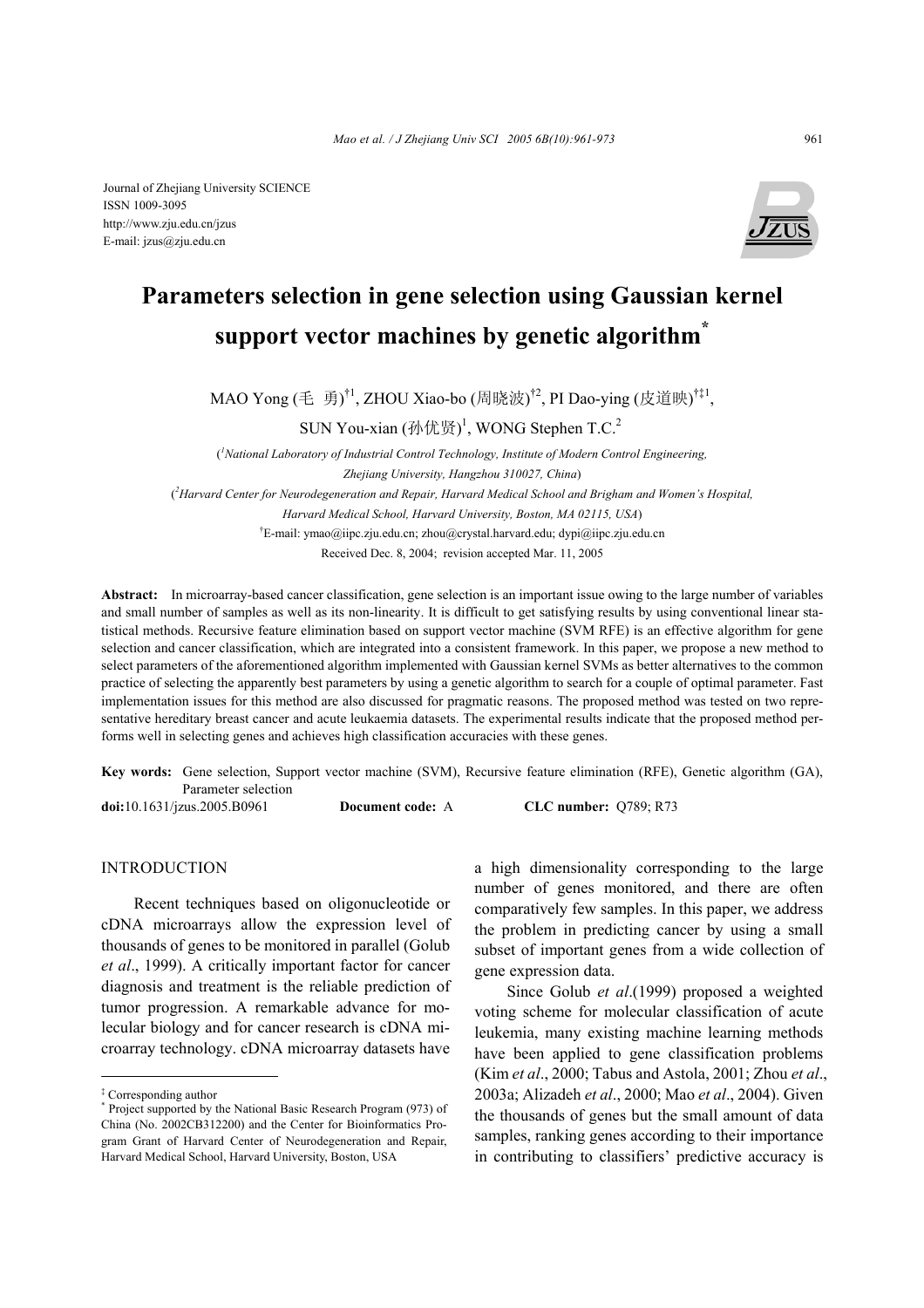crucial (Zhou *et al*., 2003b; 2003c; 2004a).

Support vector machines (SVMs) are considered a good classification method for gene-expression data and are embedded with feature selection procedures (Cristianini and Shawe-Taylor, 2000; Guyon *et al*., 2002; Weston *et al*., 2001; Zhang and Wong, 2001; Furlanello *et al*., 2003). Recursive feature elimination based on SVM (SVM RFE) discussed in (Guyon *et al*., 2002; Zhang and Wong, 2001; Furlanello *et al*., 2003) is considered a good method in this field. As mentioned in Shashua and Wolf (2004), if feature selection is embedded into a higher dimensional space using a right kernel function, it may be possible to emphasize certain aspects of the data while de-emphasizing the others so that a more reasonable feature selection may be done. We attempt to use recursive feature elimination based on SVM with Gaussian kernel to select more important genes. In the implementation of the aforementioned algorithm, the selection of the model parameters, namely, the width of SVM kernel and penalty parameter, are not always mentioned: empirical parameters are used frequently as in Guyon *et al*.(2002).

This paper proposes a strategy of using a genetic algorithm to search for a couple of parameters which could optimize the results of Gaussian kernel SVM RFE. Since this method has high computational complexity, we also discuss some numerical techniques to speed up the computation for pragmatic implementation. Furthermore, a gene pre-selection procedure is adopted to reduce the huge number of genes being considered for selection. We demonstrate the method on two realistic public domain gene expression datasets, i.e., AML/ALL (Acute Myeloblastic Leukemia/Acute Lymphocytic Leukemia) dataset (Guyon *et al*., 2002) and hereditary breast cancer dataset (Hedenfalk *et al*., 2001). The experimental results showed that the proposed methods can effectively find important genes consistent with the biological considerations, while achieving high classification accuracy.

## PROBLEM FORMULATION

Assume there exist two classes of cancers. Let  $Y=[y_1, ..., y_m]^T$  denote the class labels of *m* samples, where  $y_i = k$  indicates the sample *i* being cancer *k*,

where  $k=1$ , 2 denotes two different kinds of cancer (in our experiments, we use  $y_i = -1$  to indicate the sample *i* being cancer 1, and  $y_i=1$  to indicate the sample *i* being cancer 2). Let  $x_{ij}$  be the measurement of the expression level of the *j*th gene for the *i*th sample, where *j*=1, 2, ...,  $n, X=(x_{ij})_{m,n}$  denotes the expression levels of all genes, i.e.,

$$
X = \begin{bmatrix} \text{Gene } 1 & \text{Gene } 2 & \cdots & \text{Gene } n \\ x_{11} & x_{12} & \cdots & x_{1n} \\ x_{21} & x_{22} & \cdots & x_{2n} \\ \vdots & \vdots & \ddots & \vdots \\ x_{m1} & x_{m2} & \cdots & x_{mn} \end{bmatrix} \tag{1}
$$

Here we assume  $x_1, \ldots, x_m$  are the *m* samples, where  $x_i = [x_{i1}, x_{i2}, \ldots, x_{in}].$ 

In our method, every sample is partitioned by an optimal hyper-plane, with training data being maximally distant from the hyper-plane itself. The lowest classification error rate will be achieved when this hyper-plane is used to classify the current training set. This hyper-plane can be modelled as

$$
f(\mathbf{x}) = \sum_{i=1}^{m} y_i \alpha_i K(\mathbf{x}_i, \mathbf{x}) + b \tag{2}
$$

where  $\alpha_i$  is the weight of the  $x_i$ ; *b* is a bias term and

$$
K(\mathbf{x}_i, \mathbf{x}) = \exp\left(-\frac{\|\mathbf{x}_i - \mathbf{x}\|^2}{2\sigma^2}\right)
$$
 is Gaussian radius basis

function, *σ* is positive Gaussian kernel width. SVM, a machine learning algorithm originally introduced by Vapnik (2000) was used to determine these optimal hyper-planes. It solves a convex quadratic programming problem to get the optimal values of  $\alpha_i$  and *b* for details of the SVM learning algorithm (Vapnik, 2000).

In Eq.(1), since  $n$  is too large, it induces many estimation error problems (Zhou *et al*., 2003a; Guyon *et al*., 2002). So the dimensionality reduction will be done on input data, *X*, from the strongest genes selected. Using function  $\tilde{x}_i^T = I(\boldsymbol{\beta} x_i^T)$  to represent this procedure, where  $\beta$  is a  $n \times n$  matrix, in which only diagonal elements may be equal to 1 or 0, and all other elements are equal to zero, genes corresponding to the non-zero diagonal elements are important. The matrix  $\beta$  is obtained by specific gene selection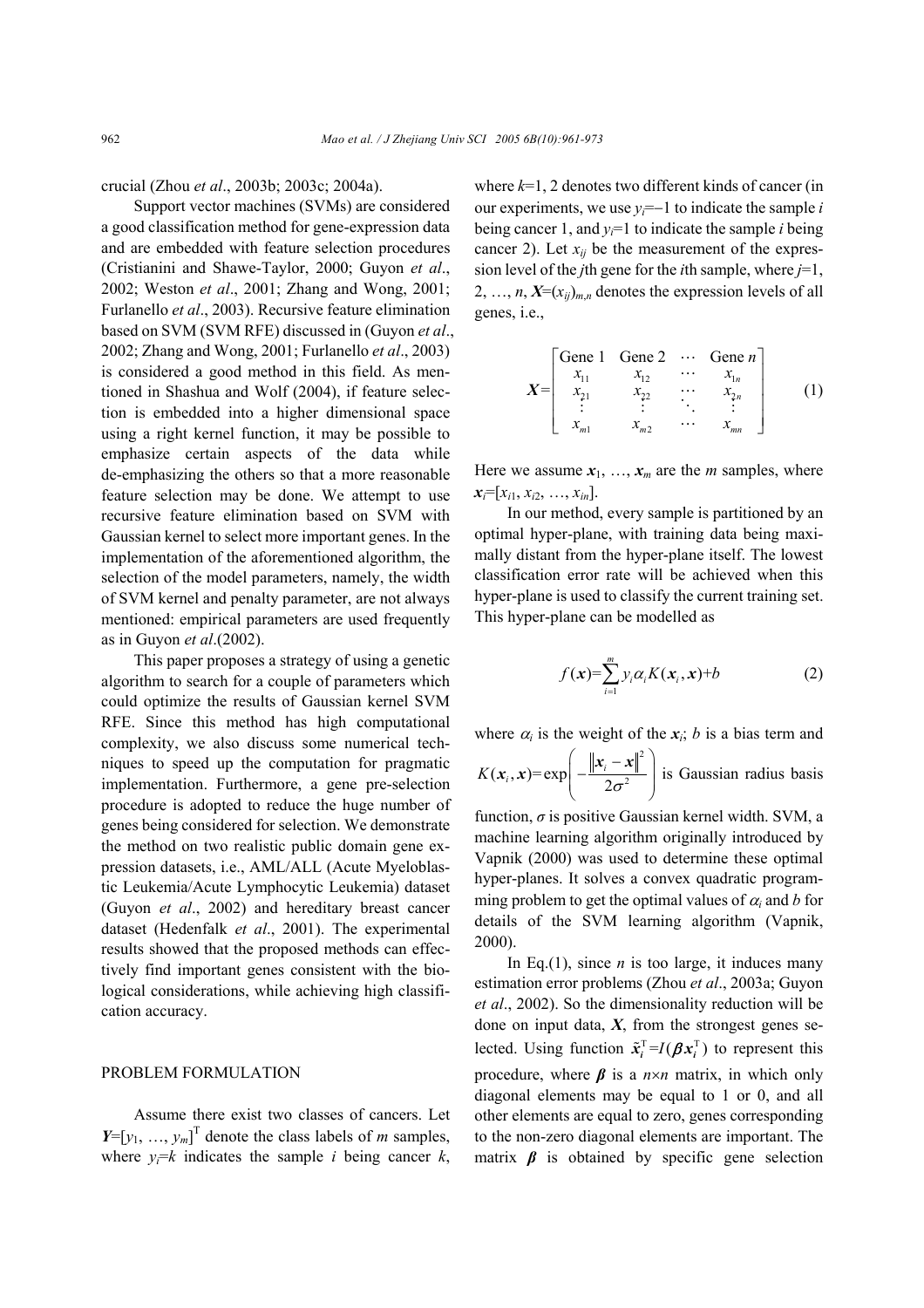methods given in the next two sections. The function  *means to select all non-zero elements in the input* vector to construct a new vector, e.g.,  $I([1 \ 0 \ 2]^T)$ =[1]  $2]^{T}$ . So Eq.(2) is rewritten as

$$
f(\mathbf{x}) = \sum_{i=1}^{m} y_i \alpha_i K(\tilde{\mathbf{x}}_i, \tilde{\mathbf{x}}) + b; \tilde{\mathbf{x}}_i^{\mathrm{T}} = I(\boldsymbol{\beta} \mathbf{x}_i^{\mathrm{T}}), \mathbf{x}^{\mathrm{T}} = I(\boldsymbol{\beta} \mathbf{x}^{\mathrm{T}}).
$$
\n(3)

SVM can be embedded with feature selection procedures. To describe our method freely, it is necessary to briefly describe the method in (Guyon *et al*., 2002). When a Gaussian kernel SVM is trained, the two parameters *C* and  $\sigma^2$  should be pre-fixed: *C* is the penalty parameter used in the SVM algorithm. In training the SVM with the pre-fixed parameters *C* and  $\sigma^2$ , the cost function is defined as

$$
J(\boldsymbol{\alpha}) = (1/2) \, \boldsymbol{\alpha}^{\mathrm{T}} \boldsymbol{H} \boldsymbol{\alpha} - \boldsymbol{\alpha}^{\mathrm{T}} \boldsymbol{1} \tag{4}
$$

where  $H=(H_{ij})_{i,j=1,...,m}$ ;  $H_{ij}=y_jy_jK(x_i,x_j)$ ,  $\alpha=(\alpha_i)_{i=1,...,m}$ 0≤*αi*≤*C*. The importance of a gene for the SVM can be defined in terms of its contribution to this cost function, which is computed as  $\Delta J(i)=(1/2)(\mathbf{a}^{\mathrm{T}}\mathbf{H}\mathbf{a}-\mathbf{a}^{\mathrm{T}}\mathbf{H}(-i)\mathbf{a}),$ *H*(−*i*) is *H* with *i*th gene removed. After the puny gene with smallest ∆*J* is eliminated, the new SVM will be retrained using  $\hat{X}$  which is defined as *X* with the puny gene removed. This process is then repeated until the most important gene is obtained. This procedure is called recursive feature elimination by SVM (SVM RFE). Using a gene subset on the top of the ranked list, a Gaussian kernel SVM classifier with proper model parameters  $(C, \sigma^2)$  will be constructed.

The model parameters  $(C, \sigma^2)$  are used in each elimination of SVM RFE. The results of gene selection as well as the construction of classifiers are a direct sequence of the model selected. In what follows, a strategy of selecting model parameters by genetic algorithm is proposed.

# MODEL SELECTION USING GENETIC ALGORITHM IN GAUSSIAN KERNEL SVM RFE

Empirical parameters are used frequently in SVM RFE, because of two aspects. First, computing complexity is too high to optimize the model parameters (Guyon *et al*., 2002), and second, selecting a

practically optimal target is difficult. As to the computing complexity, the entropy-based SVM RFE is discussed in (Zhang and Wong, 2001; Furlanello *et al*., 2003), a chunk of features can be eliminated this time according to an entropy-based criterion, and this greatly improves the calculating rate of the original method in (Guyon *et al*., 2002). As to the optimal goal, Furlanello *et al*.(2003) said that a classifier's predictive accuracy is achieved by either double cross-validation or the bootstrap re-sampling process can be used as evaluation criteria in selecting the model used in SVM RFE. But few published literature on this subject exists. Our method is also partly motivated by the report of the discovery of very few genes (2~25 genes) with classifier performance of negligible or zero error rates (Li and Yang, 2002).

In order to use genetic algorithm to optimize the model used in SVM RFE, certain problems must be solved first. Note that the SVM must be retrained after every elimination operation, because the importance of a feature with medium or low importance may be promoted by removing a correlated feature. Thus, the computational cost of RFE is a function of the number of variables. Golub *et al*.(1999) used a Matlab implementation of the linear kernel SVM RFE on a Pentium processor which returns a gene ranking in about 15 min for the entire Colon dataset (2000 genes, 62 patients) and 3 h on the Leukemia dataset (7129 genes, 72 patients) after performing a preprocessing step to reach a fixed number of genes. This means that if this process repeats hundreds of times, it would require more than half a month of processing time. The computational cost thus is the first problem we should address. The second problem in SVM RFE is that there may be some features whose ∆*J* are very close. If only ∆*J* is used to eliminate features, the result of gene ranking will not be unique (Guyon *et al*., 2002; Zhang and Wong, 2001; Furlanello *et al*., 2003), and some important genes will be lost.

To accelerate the gene selection process and solve the first problem mentioned above, we use *F*-test as an assistant method. The ratio defined by Eq.(5) is used to pre-select genes.

$$
R(j) = \frac{\sum_{i=1}^{m} \sum_{k=1}^{2} 1_{(y_i=k)} (\overline{x}_{kj} - \overline{x}_j)^2)}{\sum_{i=1}^{m} \sum_{k=1}^{2} 1_{(y_i=k)} (\overline{x}_{ij} - \overline{x}_{kj})^2}, 1 \le j \le n \quad (5)
$$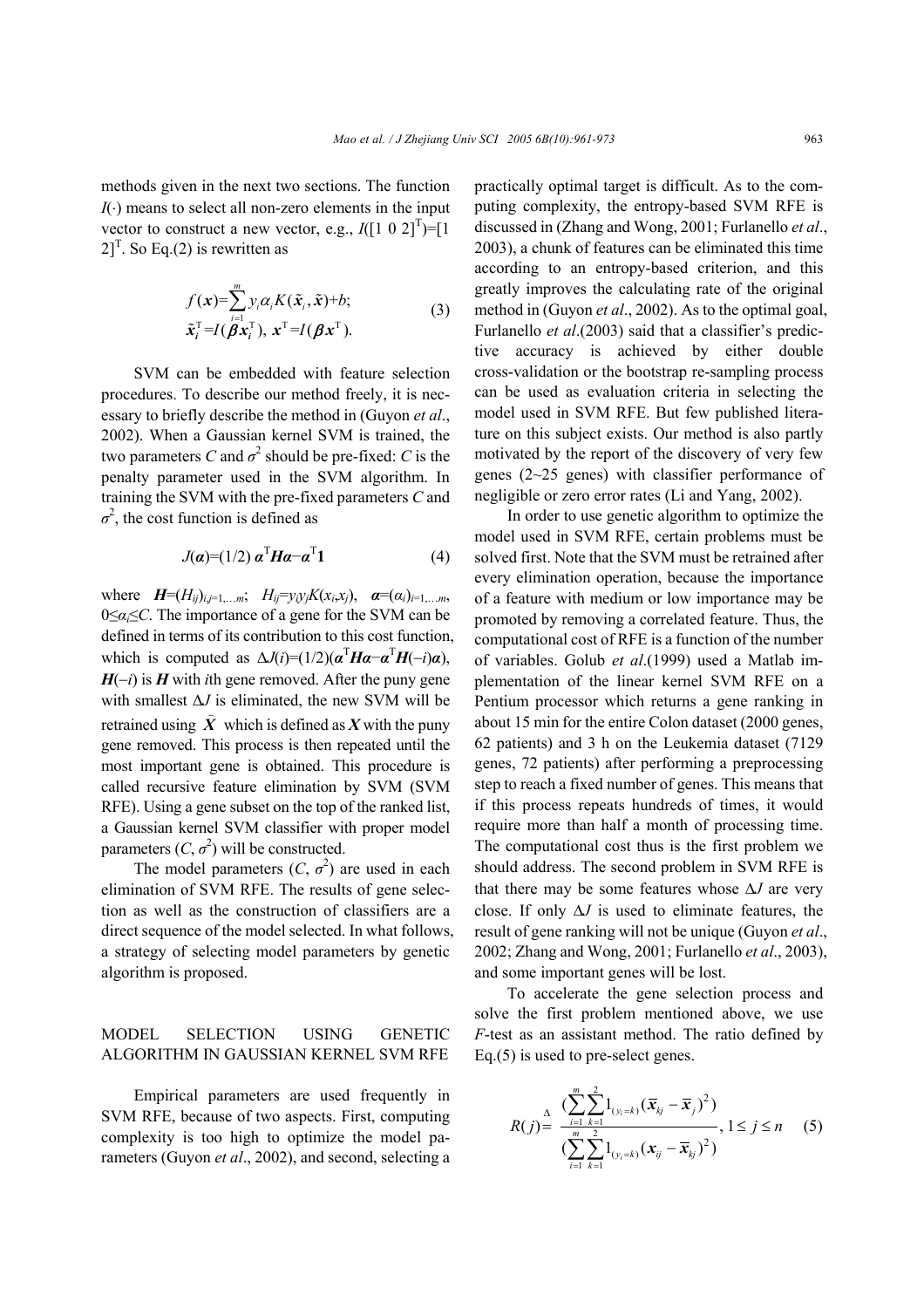Here  $\bar{x}_i$  denotes the average expression level of gene *j* across all samples;  $\overline{x}_{k}$  denotes the average expression level of gene *j* across the samples belonging to class *k*; and the indicator function  $1_{\Omega}$  is equal to one if the event  $\Omega$  is true and zero otherwise. Genes with bigger *R*(*j*) are selected. A number of genes (below 200) are pre-selected. Beyond this step, removal of a trunk of  $\lambda$  genes is repeated until the number of remaining genes goes below a fixed number *ς*. Then genes will be eliminated one by one. If genes are eliminated one by one after gene pre-selection, by a proper selection of *λ* and *ς*, there will be no remarkable distinction between these two ranked lists, but the ranking time will decrease greatly. Aiming at the second problem, if some genes that may be eliminated have similar  $\Delta J$ , the gene whose *F*-test value is smaller will be eliminated, which means this particular gene expressed remarkably less by *F*-test estimation. By these measures, a ranking process on Leukemia dataset will take only several minutes to yield a unique ranked list. In our experiments,  $\lambda$  was set at 2 and *ς* at 80.

When *C* and  $\sigma^2$  are used for Gaussian kernel SVM RFE, a ranked list of genes will be obtained. To acquire a set of more meaningful genes, we use a Gaussian kernel classifier to evaluate the ranked list. For the dataset with the remaining genes, the kernel width of the SVM classifier is reconstructed for better evaluation this low-dimensional dataset. We can evaluate the capability of the ranked genes from two different perspectives. First, if this group of genes is ranked appropriately, the most important genes should be in the first several positions. Li and Yang (2002) concluded that it is enough to construct a good classifier with several genes. Similar results were also achieved in (Weston *et al*., 2001; Chapelle *et al*., 2002), in which only five genes were used, and  $1~2$ errors occurred on the test datasets. If the pre-defined number of genes is used, the evaluating classifier should have good classification performance on the training datasets. To guarantee adequate generalization performance, the evaluating classifier should have a relatively small estimation of the upper bound of the leave-one-out error rate. However a drawback of this evaluation method is that there is no direct relationship among model parameters  $(C, \sigma^2)$ , selected genes and performance of the evaluating classifier. To

solve this problem, a genetic algorithm is deployed.

Genetic algorithm (GA) is a global stochastic optimization algorithm based on the mechanism of natural selection and natural genetics (Miettinen *et al*., 1999) designed to efficiently search large, non-linear, discrete and poorly understood search space where expert knowledge is scarce or difficult to model while traditional optimization techniques fail. In the remainder of this section, we will discuss in detail how to combine them to select genes in an optimal way. Note that here the optimal solution means that the selection of *C* and  $\sigma^2$  is an optimization problem with constraint, and real-coded scheme of variables is used for higher numerical accuracy than the binary-coded scheme.

#### **Initialize population**

To accelerate the convergence rate of GA and keep the final solution in a proper sphere, a certain technique should be used here. *C* is a positive constant (penalty parameter) that can be close to infinity, although *C*=1000 is enough for many operations. An evenly distributed initialization is appropriate for this parameter. Only the magnitude level of  $\sigma^2$  is important. If even initialization is used for this parameter, many generations will have to pass before an optimized solution is reached. To initialize it better, a rough estimation of  $\sigma^2$  is necessary. We define

$$
d_{\text{mean}}^2 = \frac{\sum_{i,j=1; i \neq j}^m 1_{(y_i \neq y_j)} \|x_i - x_j\|^2}{\sum_{i,j=1; i \neq j}^m 1_{(y_i \neq y_j)}}
$$
(6)

where  $x_i$  means sample  $i$  in current training dataset.  $d_{\text{mean}}^2$  is considered as a benchmark for initializing  $\sigma^2$ . In our experiments,  $d_{\text{mean}}^2$  is always near the precise estimation of  $\sigma^2$ . If population size *M* is an even number,  $2^{-M/2} d_{\text{mean}}^2$ ,  $2^{-(M+2)/2} d_{\text{mean}}^2$ , ...,  $2^{(M-4)/2} d_{\text{mean}}^2$ ,  $2^{(M-2)/2} d_{\text{mean}}^2$  are used as candidates for  $\sigma^2$ ; if *M* is an odd number,  $2^{-(M+1)/2} d_{\text{mean}}^2$ ,  $2^{-(M+3)/2} d_{\text{mean}}^2$ , ...,  $2^{(M-3)/2} d_{\text{mean}}^2$ ,  $2^{(M-1)/2} d_{\text{mean}}^2$  are used as candidates for  $\sigma^2$ .

#### **Fitness function**

A ranked list of genes can be obtained by Gaus-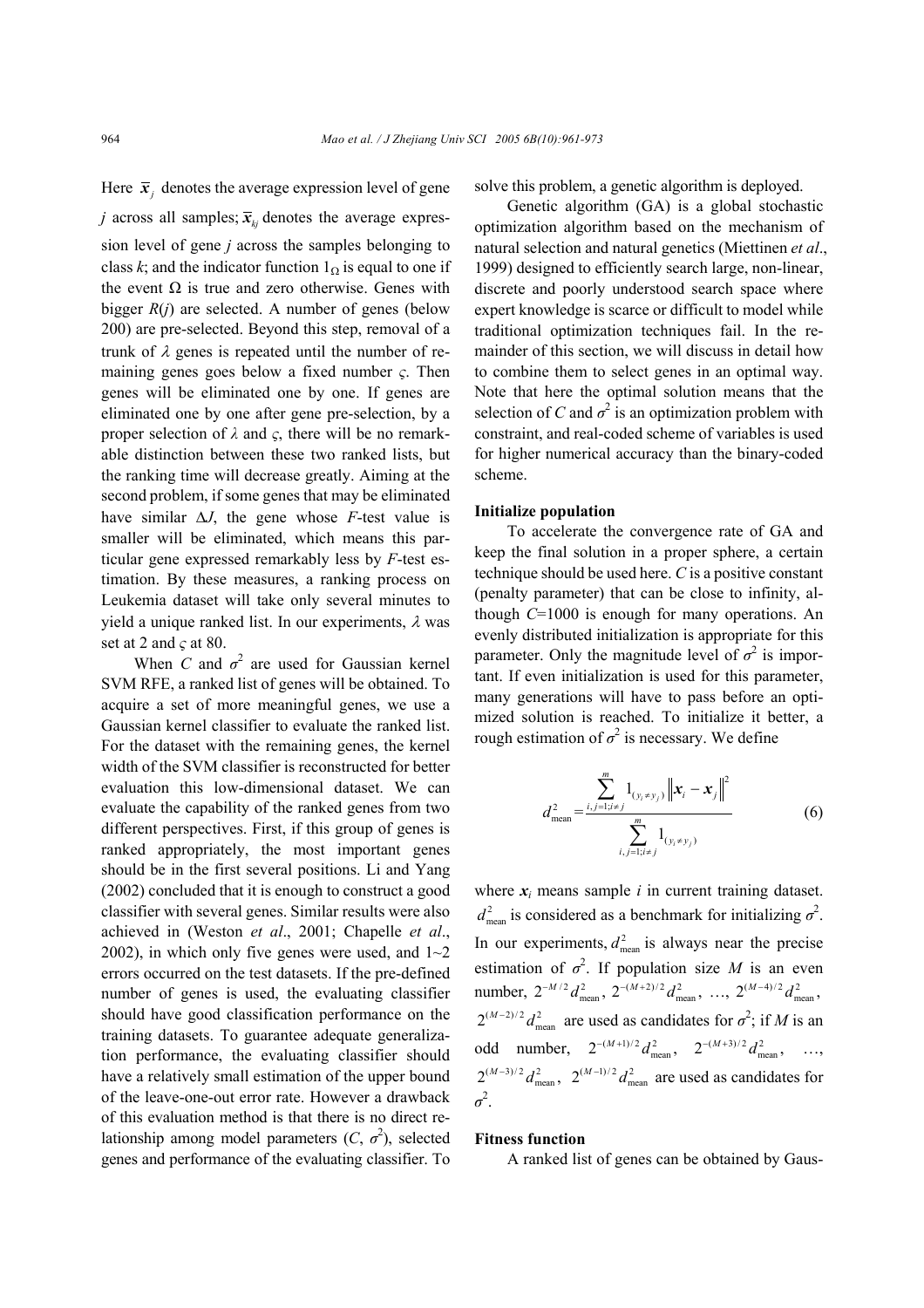sian kernel SVM RFE from a model  $(C, \sigma^2)$  is chosen from the chromosome space. The selected top  $\ell$ genes can be used to construct a Gaussian kernel SVM classifier with new kernel width parameter. The new kernel width parameter is also estimated by Eq.(6). We will select the model which yields a better result based on the performance evaluation of these classifiers, and genes ranked with this model are best ordered.

Denote the estimation of the upper bound of generalization error rate of SVM classifier to be *u*, the number of support vectors in the classifier to be *κ* and the rejection rate of the leave-one-out test to be *ν*. We next use these three parameters to evaluate the trained SVM.  $u$  and  $\kappa$  are used to guarantee that the classifier has good generalization performance on test datasets. *v* is used to guarantee the decision made by this classifier is important enough and believable, especially when the whole training dataset is in an un-separable status. A SVM classifier with smaller *u*, *κ* and *ν* under a given rejection threshold *η* is considered better. *u* is defined in (Vapnik, 2000) as follows

$$
u = \frac{1}{l} \frac{R^2}{\gamma^2} \tag{7}
$$

where  $R$  is the radius of the smallest sphere enclosing the training points in a high dimensional feature space, *l* is the size of the training set and  $\gamma^2$  is the square of the classifier's margin, which is calculated as

$$
\gamma^2 = 1/(2\sum_{i=1}^l \alpha_i - \boldsymbol{\alpha}^{\mathrm{T}} \boldsymbol{H} \boldsymbol{\alpha}), \quad \text{where} \quad \boldsymbol{H}=(H_{ij})_{i,j=1,\ldots,m};
$$

*H*<sub>ij</sub>= $y_i y_j K(x_i, x_j)$ ,  $\boldsymbol{\alpha} = (\alpha_i)_{i=1,...,m}$ ,  $0 \leq \alpha_i \leq C$ . And *R* is found by solving another quadratic optimization problem (Vapnik, 2000):

$$
R^2 = \max_{\beta} \left\{ \sum_{i=1}^l \beta_i K(\boldsymbol{x}_i - \boldsymbol{x}_j) - \sum_{i,j=1}^l \beta_i \beta_j K(\boldsymbol{x}_i - \boldsymbol{x}_j) \right\}
$$

under constraints  $\sum_{i=1}^{l} \beta_i = 1$  $\sum_{i=1}$  $P_i$  $\beta_i$  $\sum_{i=1}$   $\beta_i = 1$  and  $\forall_i \beta_i \ge 0$ .

*ν* is a direct result from the leave-one-out test. Given a fixed threshold  $\eta$ , the total number of samples with a wrong decision or a decision whose absolute value is below *η* is assigned to *ν*, which is used as a substitute for extreme margin and medium margin methods mentioned in (Guyon *et al*., 2002). By means of *ν*, *u* and *κ* from the reconstructed SVM classifier, the fitness function of GA can be defined as  $\hat{f}$ *i*=( $\kappa$ ·( $u$ + $\varepsilon$ ))<sup>-1</sup>·e<sup>-*ν*</sup>, where  $\varepsilon$  was set at 0.01 in our experiments.

#### **Genetic operator**

The three basic operators of GA are: selection, crossover and mutation. Ranking method is used here as the selection operator. The probability of the *i*th individual being selected is defined by *p*<sub>*i*</sub>= $q(1-q)^{r-1}/(1-(1-q)^r)$  (Houck *et al.*, 1995), where *q* is the parameter to control the proportion of the individuals selected; *r* is the rank of the individuals (the rank is sorted by individual fitness values, where 1 corresponds to the individual with the best fitness), and  $\tau$  is the population size. A transformation of arithmetic crossover is used in succession, which is described as  $S = r\overline{P}_1 + (1 - r)\overline{P}_2$ , where *r* is a uniform number between (0,1), and  $\overline{P}_1$  and  $\overline{P}_2$  are two parents. *S* and the parent whose fitness is better are the individuals come out in this operator. Using this method, more individuals with better fitness value will be generated than using single arithmetic crossover and more new individuals will be generated than using the heuristic crossover in (Houck *et al*., 1995). For the mutation operator, we use multi-non-uniform mutation to maintain the status of best individuals and the diversity of the whole population, which is also used in (Srinivas and Patnaik, 1994). The non-uniform operator of any of the dimensional variables *P* in the parent vector can be defined as *B*=  $\int P+(b_i-P)g(G)$  if  $r_i <$  $\begin{cases} P+(b_i-P)g(G) & \text{if } r_i < 0.5 \\ P-(P+a_i)g(G) & \text{if } r_i \geq 0.5 \end{cases}$ where  $g(G)=(r_2(1-$ 

 $G/G_{\text{max}})$ <sup>b</sup>,  $r_1$ ,  $r_2$  are uniform numbers between (0, 1),  $a_i$ ,  $b_i$  are the upper and lower bounds of this variable,  $G$  is the current generation, and  $G_{\text{max}}$  is the maximum number of generations. *b* was 5 in our experiments.

To avoid prematurity of GA (Srinivas and Patnaik, 1994), an adaptive search probability strategy was adopted to improve the quality of genetic optimization for the model selection. Probability for crossover is defined as in (Lee *et al*., 2003),

$$
p_c = \begin{cases} \frac{k_1 (l_{\text{max}} - l')}{l_{\text{max}} - \overline{l}} & l' \ge \overline{l} \\ k_2 & l' < \overline{l} \end{cases}
$$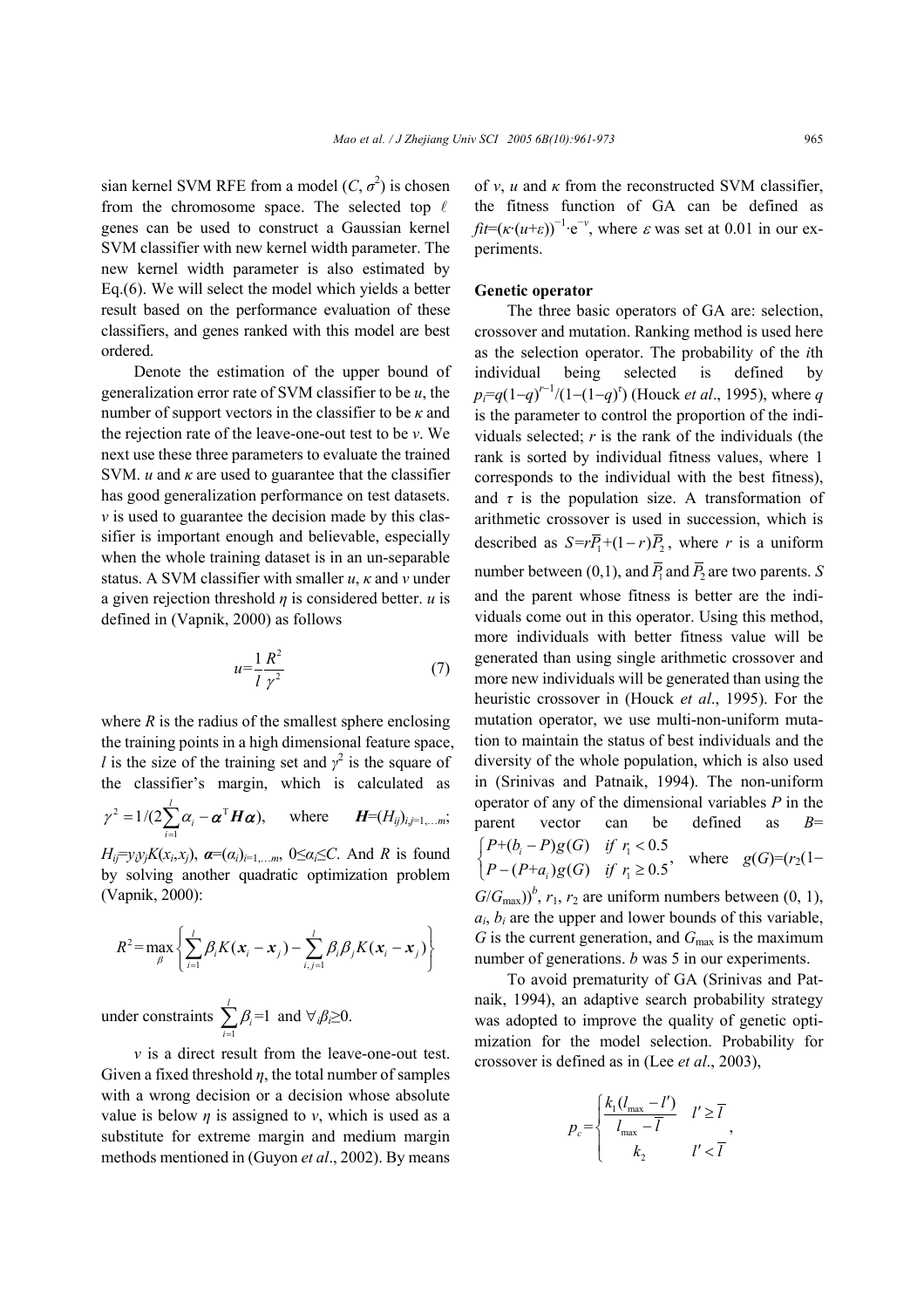where  $l_{\text{max}}$  is the maximal fitness value in the current generation, *l*′ is the bigger fitness value of the two parents.  $\overline{l}$  is the mean of the fitness value for the current generation.  $k_1$ ,  $k_2$  were 0.8 in our experiments. Probability for mutation is:

$$
p_m = \begin{cases} \frac{k_3 (l_{\text{max}} - l_1)}{l_{\text{max}} - \overline{l}} & l_1 \ge \overline{l} \\ k_4 & l_1 < \overline{l} \end{cases}
$$

where  $l_1$  is the fitness value of the parent,  $k_3$ ,  $k_4$  were 0.2 in our experiments. Fig.1 summarizes the flow chart of the whole process.

#### EXPERIMENTAL RESULTS

Two datasets from hereditary breast cancer and acute leukemia are considered in this work to evaluate the two proposed algorithms.

#### **Breast cancer dataset**

In our first experiment, we focused on hereditary breast cancer data, which can be downloaded from the web page for the original paper (Hedenfalk *et al*., 2001). In (Hedenfalk *et al*., 2001), cDNA microarrays were used in conjunction with classification algorithms to show the feasibility of using differences in global gene expression profiles to separate BRCA1 and BRCA2 mutation-positive breast cancers. Twenty-two breast tumor samples from 21 patients were examined: 7 BRCA1, 8 BRCA2, and 7 sporadic. There were 3226 genes for each tumor sample. We used our methods to classify BRCA1 versus the others (BRCA2 and sporadic). The ratio data was truncated from below at 0.1 and above at 20. A logarithm operation was performed on the ratio data.

First, 200 important genes were pre-selected by *F*-test. The population size was initialized at 144, in which *C* was between 0.001 and 1000. About the parameters used in GA,  $\ell$  was set at 2,  $\eta$  at 0.2,  $q$  at 0.05, *k*1, *k*2 were 0.8, and, *k*3, *k*4 were 0.2. If the fitness



**Fig.1 Flow chart of model selection for gene selection using Gaussian kernel SVM by GA**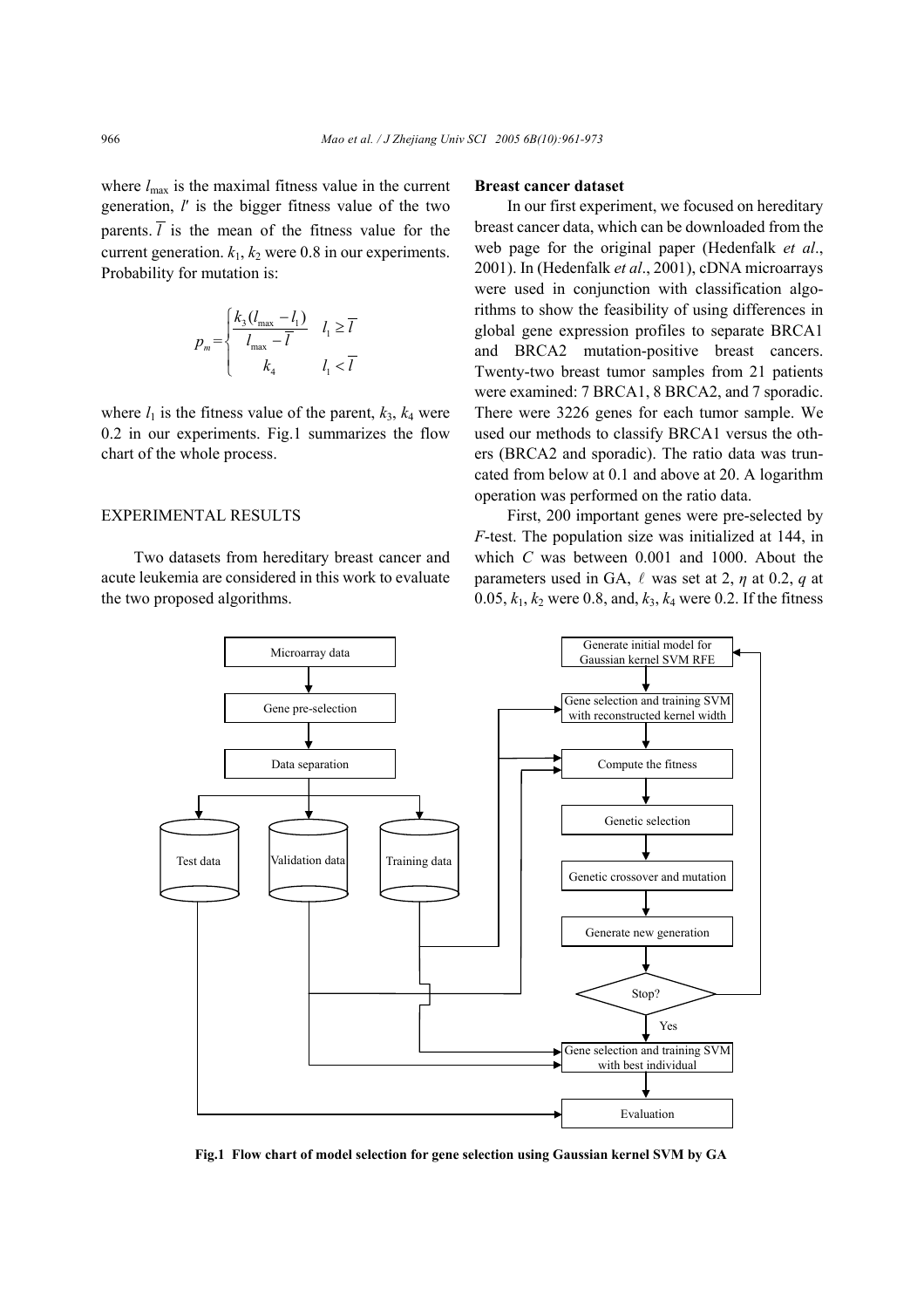value of the best population did not increase in four consecutive generations or the maximal time of generations 20 was reached, GA was terminated. The optimized process is shown in Fig.2 showing that the GA converged after seven iterations, and that the average fitness value was close to the best fitness value. Penalty parameter *C* fluctuated in a big region between 200 and 900 in the first several generations, but in the final four generations, *C* changed from 800 to 900, and the kernel width changed slightly.

The top 20 genes selected using the best model produced are listed in Table 1. Gene 336 (TOB1) is also considered an important gene in (Lee *et al*., 2003; Kim *et al*., 2002; Zhou *et al*., 2005; Mao *et al*., 2004).

In order to evaluate the selected genes comprehensively, linear SVM and Gaussian kernel SVM were used as classifiers based on the top 1 to the top 32 genes; these results are listed in Tables 2~3. The parameters used in Tables 2~7 are defined as in (Guyon *et al.*, 2002):  $V_{\text{succ}}$  is the number of samples classified correctly in leave-one-out test at zero rejection, which is used for the common leave-one-out error rate test as well as for the leave-one-out error rate test mentioned in our paper;  $V_{\text{acc}}$  is maximum number of samples accepted in leave-one-out test to obtain zero error, the rejection threshold lies on the biggest one of the absolute value of false soft-decision;  $V_{ext}$  is the difference between the smallest output of the positive class samples and the largest output of the negative class samples (rescaled by the largest difference between outputs);  $V_{\text{med}}$  is the difference between the median output of the positive class samples and the median output of the negative class samples (rescaled by the largest difference between outputs);  $V_{\text{succ}}$ ,  $V_{\text{acc}}$ ,  $V_{\text{ext}}$  and  $V_{\text{med}}$  were used on training dataset;  $T_{\text{succ}}$ ,  $T_{\text{acc}}$ ,  $T_{\text{ext}}$  and  $T_{\text{med}}$  were evaluating parameters with similar meaning as that used in the test dataset.

In Table 2, linear SVM combined with the top 4 genes, top 8 genes and top 16 genes achieved 0 leave-one-out errors; when the top 2 genes were used, and 1 leave-one-out error was found. Gaussian kernel SVM is used in Table 3. Fig.3 describes training dataset samples obtained by using the top 2 genes, when 0 leave-one-out errors were found. The soft decision results of the leave-one-out test are depicted in Fig.4. It is noteworthy that the soft values of all samples except samples 2 and 4 were very close to the true decision values (−1 and 1). In addition, byusing the top 4 genes, top 8 genes and top 16 genes respectively, 0 leave-one-out error was found.

In (Zhou *et al*., 2004b; 2005), the authors proposed a Bayesian approach combined with several information criteria. Those methods also achieved zero error on this dataset using the top 5 and top 10 genes.

#### **Acute leukemia dataset**

We have also applied the proposed methods on the leukemia data of (Guyon *et al*., 2002), which are available at (http://www-genome.wi.mit.edu/cgi-bin/ cancer/publications/pub). The microarray data contains 7129 human genes, sampled from 72 cases of



**Fig.2 Model optimization process for gene selection in breast cancer dataset (a) Fitness value; (b) Penalty parameter; (c) Kernel width**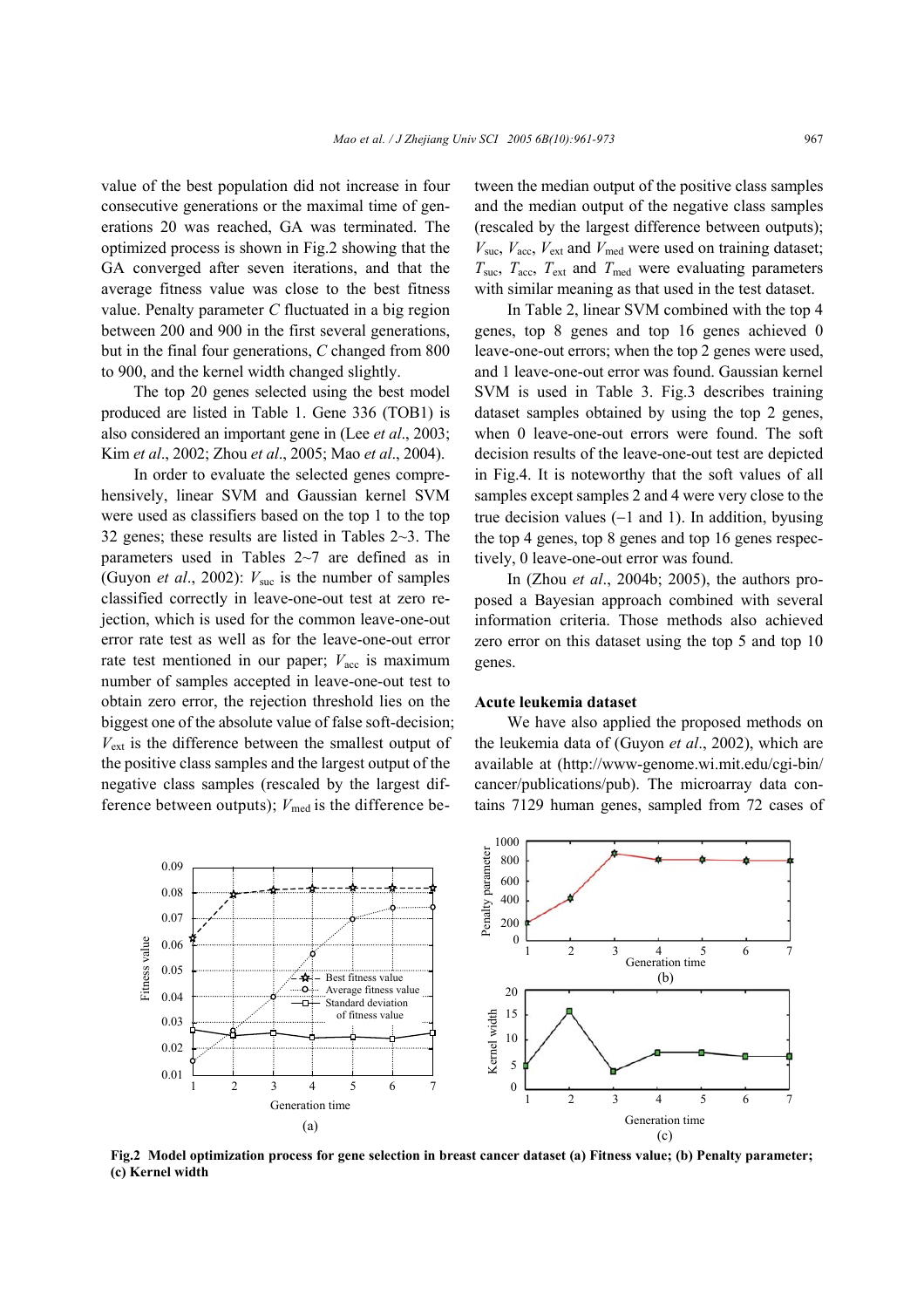| No. | Index No. | Clone ID. | Gene description                                                     |
|-----|-----------|-----------|----------------------------------------------------------------------|
|     | 2423      | 26082     | Very low lipoprotein receptor                                        |
| 2   | 336       | 823940    | Transducer of ERBB2, 1 (TOB1)                                        |
| 3   | 1999      | 247818    | <b>ESTs</b>                                                          |
| 4   | 1620      | 137638    | <b>ESTs</b>                                                          |
| 5   | 1277      | 73531     | Nitrogen fixation cluster-like                                       |
| 6   | 1065      | 843076    | Signal transducing adaptor molecule (SH3 domain and ITAM motif) 1    |
| 7   | 498       | 667598    | PC4 and SFRS1 interacting protein 1                                  |
| 8   | 1008      | 897781    | Keratin 8                                                            |
| 9   | 1288      | 564803    | Forkhead (drosophila)-like 16                                        |
| 10  | 585       | 293104    | Phytanoyl-CoA hydroxylase (refsum disease)                           |
| 11  | 2734      | 46019     | Minichromosome maintenance deficient (S. cerevisiae) 7               |
| 12  | 1859      | 307843    | <b>ESTs</b>                                                          |
| 13  | 809       | 810899    | CDC28 protein kinase 1                                               |
| 14  | 556       | 212198    | Tumor protein p53-binding protein, 2                                 |
| 15  | 3009      | 366647    | Butyrate response factor 1 (EGF-response factor 1)                   |
| 16  | 1443      | 566887    | Chromobox homolog 3 (drosophila HP1 gamma)                           |
| 17  | 1446      | 81331     | Fatty acid binding protein 5 (psoriasis-associated)                  |
| 18  | 1068      | 840702    | SELENOPHOSPHATE SYNTHETASE; Human selenium donor protein             |
| 19  | 2893      | 32790     | MutS $(E.\text{coli})$ homolog 2 (colon cancer, nonpolyposis type 1) |
| 20  | 2699      | 44180     | Alpha-2-macroglobulin                                                |

**Table 1 Top 20 genes ranked with optimized Gaussian kernel SVM RFE by GA on breast cancer dataset** 



**Fig.3 Description of samples using the top 2 genes** 

cancer. Following the experimental setup in (Guyon *et al*., 2002), the data was split into a training set consisting of 38 samples of which 27 were ALL and 11 were AML, and a test set of 34 samples, i.e., 20 ALL and 14 AML. The data were preprocessed as recommended in (Dudoit *et al*., 2002): gene values were truncated from below at 100 and from above at 16000; genes maximum to minimum ratio of less than



**Fig.4 Decision results of samples in breast cancer dataset (a) Soft decision value; (b) Class label** 

5 or difference between the maximum and the minimum was less than 500 were excluded. Finally base-10 logarithm was applied to the 3571 remaining genes. Guyon *et al*.(2002) reported their data analysis revealed significant differences between the distribution of samples in the training set and in the test set, there are some important genes which are just as important to both training dataset and testing dataset.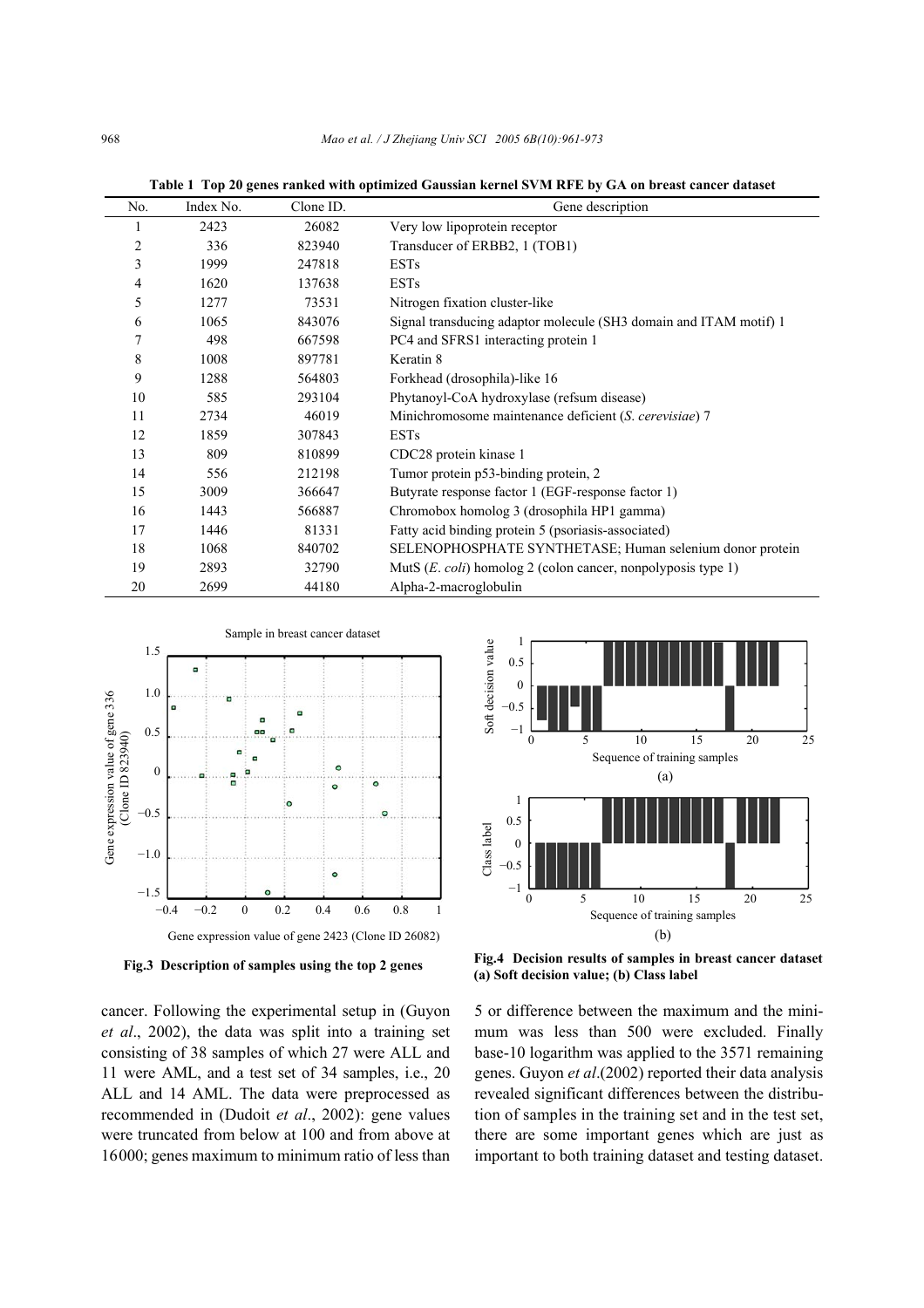| Number of the  |               | Linear SVM RFE with $C=100$ |               |                  | Gaussian kernel SVM RFE with model selected by GA |                  |               |                  |
|----------------|---------------|-----------------------------|---------------|------------------|---------------------------------------------------|------------------|---------------|------------------|
| top genes used | $V_{\rm suc}$ | $V_{\text{acc}}$            | $V_{\rm ext}$ | $V_{\text{med}}$ | $V_{\rm suc}$                                     | $V_{\text{acc}}$ | $V_{\rm ext}$ | $V_{\text{med}}$ |
| 32             | 1.00          | 0.00                        | 0.52          | 0.85             | 1.00                                              | 1.00             | 0.20          | 0.84             |
| 16             | 0.91          | 0.73                        | $-0.20$       | 0.61             | 1.00                                              | 1.00             | 0.36          | 0.81             |
| 8              | 0.55          | 0.00                        | $-1.00$       | 0.10             | 1.00                                              | 1.00             | 0.50          | 0.92             |
| 4              | 0.36          | 0.00                        | $-1.00$       | $-0.44$          | 1.00                                              | 1.00             | 0.59          | 0.95             |
| 2              | 0.50          | 0.00                        | $-1.00$       | $-0.45$          | 0.95                                              | 0.91             | 0.31          | 0.91             |
|                | 0.68          | 0.00                        | $-1.00$       | $-0.42$          | 0.64                                              | 0.00             | $-0.35$       | 0.41             |

**Table 2 Performance comparison of two gene ranking methods using linear SVM classifier on breast cancer dataset (22 samples)** 

**Table 3 Performance comparison of two gene ranking methods using Gaussian kernel SVM classifier on breast cancer dataset (22 samples)** 

| Number of the  |               |                  | Linear SVM RFE with $C=100$ |                  | Gaussian kernel SVM RFE with model selected by GA |                  |                  |                  |  |
|----------------|---------------|------------------|-----------------------------|------------------|---------------------------------------------------|------------------|------------------|------------------|--|
| top genes used | $V_{\rm suc}$ | $V_{\text{acc}}$ | $V_{\rm ext}$               | $V_{\text{med}}$ | $V_{\rm suc}$                                     | $V_{\text{acc}}$ | $V_{\text{ext}}$ | $V_{\text{med}}$ |  |
| 32             | 1.00          | 1.00             | 0.58                        | 0.88             | 1.00                                              |                  | 0.48             | 0.88             |  |
| 16             | 0.95          | 0.95             | 0.26                        | 0.85             | 1.00                                              |                  | 0.60             | 0.90             |  |
| 8              | 0.95          | 0.95             | 0.29                        | 0.81             | 1.00                                              |                  | 0.29             | 0.84             |  |
| 4              | 0.77          | 0.00             | $-1.00$                     | 0.42             | 1.00                                              |                  | 0.57             | 0.88             |  |
| $\mathfrak{D}$ | 0.82          | 0.00             | $-1.00$                     | 0.55             | 1.00                                              |                  | 0.51             | 0.86             |  |
|                | 0.82          | 0.00             | $-1.00$                     | 0.47             | 0.91                                              | 0                | $-0.17$          | 0.70             |  |

**Table 4 Performance comparison of two gene ranking methods using linear SVM classifier on AML/ALL training dataset (38 samples)** 

| Number of the  |               |                  | Linear SVM RFE with $C=100$ |                  | Gaussian kernel SVM RFE with model selected by GA |                  |               |                  |
|----------------|---------------|------------------|-----------------------------|------------------|---------------------------------------------------|------------------|---------------|------------------|
| top genes used | $V_{\rm suc}$ | $V_{\text{acc}}$ | $V_{\rm ext}$               | $V_{\text{med}}$ | $V_{\rm suc}$                                     | $V_{\text{acc}}$ | $V_{\rm ext}$ | $V_{\text{med}}$ |
| 32             | 1.00          | 1.00             | 0.52                        | 0.85             | 1.00                                              |                  | 0.62          | 0.94             |
| 16             | 0.91          | 0.73             | $-0.20$                     | 0.61             | 1.00                                              |                  | 0.65          | 0.95             |
| 8              | 0.55          | 0.00             | $-1.00$                     | 0.10             | 1.00                                              |                  | 0.67          | 0.95             |
| 4              | 0.36          | 0.00             | $-1.00$                     | $-0.44$          | 1.00                                              |                  | 0.90          | 0.99             |
| 2              | 0.50          | 0.00             | $-1.00$                     | $-0.45$          | 1.00                                              |                  | 0.75          | 0.98             |
|                | 0.68          | 0.00             | $-1.00$                     | $-0.42$          | 0.71                                              | 0                | $-1.00$       | $-0.38$          |

**Table 5 Performance comparison of two gene ranking methods using Gaussian kernel SVM classifier on AML/ALL training dataset (38 samples)** 

| Number of the  |               |                  | Linear SVM RFE with $C=100$ |                  | Gaussian kernel SVM RFE with model selected by GA |                  |                  |                  |
|----------------|---------------|------------------|-----------------------------|------------------|---------------------------------------------------|------------------|------------------|------------------|
| top genes used | $V_{\rm suc}$ | $V_{\text{acc}}$ | $V_{\rm ext}$               | $V_{\text{med}}$ | $V_{\rm suc}$                                     | $V_{\text{acc}}$ | $V_{\text{ext}}$ | $V_{\text{med}}$ |
| 32             | 1.00          | 1.00             | 0.46                        | 0.92             | 1.00                                              | 1.00             | 0.70             | 0.92             |
| 16             | 0.97          | 0.97             | 0.20                        | 0.91             | 1.00                                              | 1.00             | 0.70             | 0.94             |
| 8              | 0.97          | 0.95             | $-0.01$                     | 0.88             | 1.00                                              | 1.00             | 0.58             | 0.94             |
| 4              | 0.89          | 0.00             | $-0.60$                     | 0.80             | 1.00                                              | 1.00             | 0.34             | 0.92             |
| $\overline{c}$ | 0.95          | 0.00             | $-0.55$                     | 0.85             | 1.00                                              | 1.00             | 0.08             | 0.90             |
|                | 0.82          | 0.00             | $-1.00$                     | 0.58             | 0.97                                              | 0.97             | 0.10             | 0.91             |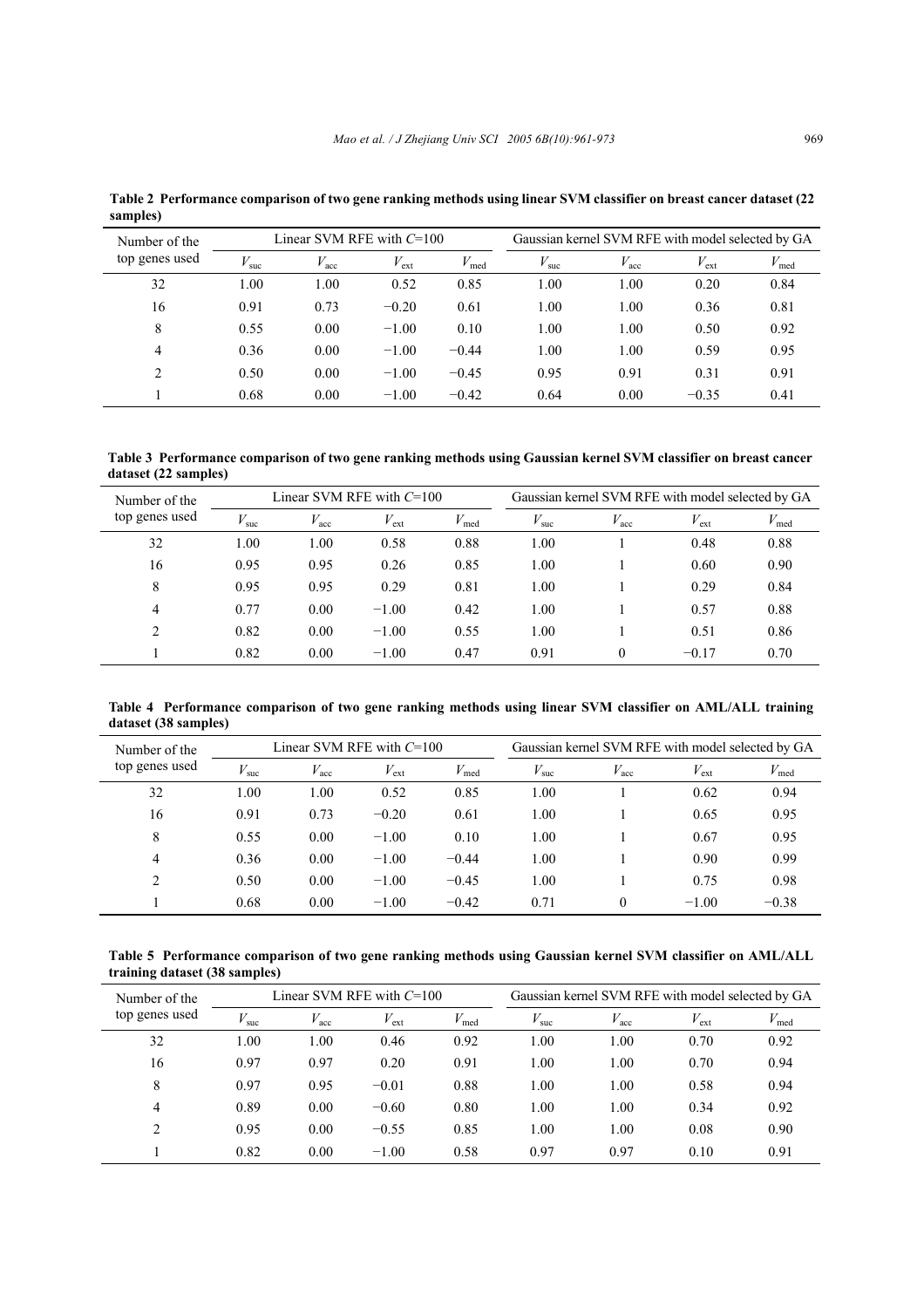| Number of the                 |               |                  | Linear SVM RFE with $C=100$ |                  | Gaussian kernel SVM RFE with model selected by GA |                  |               |                  |
|-------------------------------|---------------|------------------|-----------------------------|------------------|---------------------------------------------------|------------------|---------------|------------------|
| top genes used                | $V_{\rm suc}$ | $V_{\text{acc}}$ | $V_{\rm ext}$               | $V_{\text{med}}$ | $V_{\rm suc}$                                     | $V_{\text{acc}}$ | $V_{\rm ext}$ | $V_{\text{med}}$ |
| 32                            | 0.94          | 0.91             | $-0.11$                     | 0.85             | 0.97                                              | 0.91             | $-0.12$       | 0.90             |
| 16                            | 0.82          | 0.00             | $-1.00$                     | 0.61             | 0.94                                              | 0.88             | $-0.18$       | 0.82             |
| 8                             | 0.74          | 0.00             | $-1.00$                     | 0.41             | 0.97                                              | 0.94             | $-0.08$       | 0.86             |
| $\overline{4}$                | 0.71          | 0.00             | $-1.00$                     | 0.20             | 0.97                                              | 0.94             | $-0.13$       | 0.93             |
| $\mathfrak{D}_{\mathfrak{p}}$ | 0.59          | 0.00             | $-1.00$                     | $-0.29$          | 0.94                                              | 0.94             | $-0.48$       | 0.91             |
|                               | 0.59          | 0.00             | $-1.00$                     | $-0.39$          | 0.59                                              | 0.00             | $-1.00$       | $-0.39$          |

**Table 6 Performance comparison of two gene ranking methods using linear SVM classifier on AML/ALL test dataset (34 samples)** 

**Table 7 Performance comparison of two gene ranking methods using Gaussian kernel SVM classifier on AML/ALL test dataset (34 samples)** 

| Number of the  |               |                  | Linear SVM RFE with $C=100$ |                  | Gaussian kernel SVM RFE with model selected by GA |                  |               |                  |
|----------------|---------------|------------------|-----------------------------|------------------|---------------------------------------------------|------------------|---------------|------------------|
| top genes used | $V_{\rm suc}$ | $V_{\text{acc}}$ | $V_{\rm ext}$               | $V_{\text{med}}$ | $V_{\rm suc}$                                     | $V_{\text{acc}}$ | $V_{\rm ext}$ | $V_{\text{med}}$ |
| 32             | 0.94          | 0.91             | $-0.11$                     | 0.86             | 0.97                                              | 0.91             | $-0.14$       | 0.89             |
| 16             | 0.97          | 0.79             | $-0.17$                     | 0.87             | 0.94                                              | 0.91             | $-0.16$       | 0.82             |
| 8              | 0.97          | 0.82             | $-0.42$                     | 0.87             | 0.97                                              | 0.94             | $-0.07$       | 0.07             |
| 4              | 0.97          | 0.00             | $-0.33$                     | 0.90             | 0.97                                              | 0.94             | $-0.08$       | 0.94             |
| $\overline{c}$ | 0.79          | 0.00             | $-0.63$                     | 0.62             | 0.94                                              | 0.94             | $-0.42$       | 0.92             |
|                | 0.76          | 0.00             | $-0.87$                     | 0.42             | 0.91                                              | 0.00             | $-1.00$       | 0.83             |

If these genes are selected in the training dataset, a low error rate should be achieved on the testing dataset with these genes.

Two hundred important genes were pre-selected by *F*-test. One-hundred and forty-four populations were initialized, in which *C* is 0.001 to 1000. For the parameters used in GA,  $\ell$  was set at 3,  $\eta$  at 0,  $q$  at 0.05,  $k_1$ ,  $k_2$  at 0.8, and  $k_3$ ,  $k_4$  at 0.2. Similar to the treatment of breast cancer dataset, if the fitness value of the best population does not increase in four consecutive generations or the maximal time of 20 generations is reached, GA will be terminated. The optimized process is shown in Fig.5 showing that the GA converged after nine iterations, which the average fitness value is close to the best fitness value and that penalty parameter *C* fluctuates in a big region between 100 and 400 in the first several generations, but in the final five generations, *C* changes from 170 to 320. Note that the kernel width does not change much, and that the best fitness value is achieved with the smallest kernel width.

The top 20 genes are selected using the best model generated are listed in Table 8. The top gene, 4847 (Zyxin) is also considered the most important gene in (Guyon *et al*., 2002). And the gene 2354

(CCND3 CyclinD3), 6855 (TCF3 Transcription factor 3 (E2A immunoglobulin enhancer binding factors E12/E47)), 1834 (CD33 CD33 antigen (differentiation antigen)) and 5072 (Cytokeratin 17) are listed as important genes in (Lee *et al*., 2003). Samples in the training dataset and testing dataset are described in Fig.6 using the top 3 genes. No leave-one-out errors were found while only 1 test error was found in the testing dataset when Gaussian kernel SVM was used as classifier. The decision results of these two tests are illustrated in Fig.7. More detailed results are shown in Tables 4~7. In Table 4, linear SVM shows no leave-one-out errors occurred when the top 2 genes, top 4 genes, top 8 genes, top 16 genes and top 32 genes were used respectively; and in Table 6, linear SVM shows 1 test error occurred when the top 4 genes and top 8 genes were used respectively. In Table 5, Gaussian kernel SVM shows no leave-one-out errors occurred when the top 2 genes, top 4 genes, top 8 genes, top 16 genes and top 32 genes were used, and in Table 7, Gaussian kernel SVM shows that 1 test error occurred when the top 4 genes and top 8 genes were used.

Note that 1 leave-one-out error and 3 test errors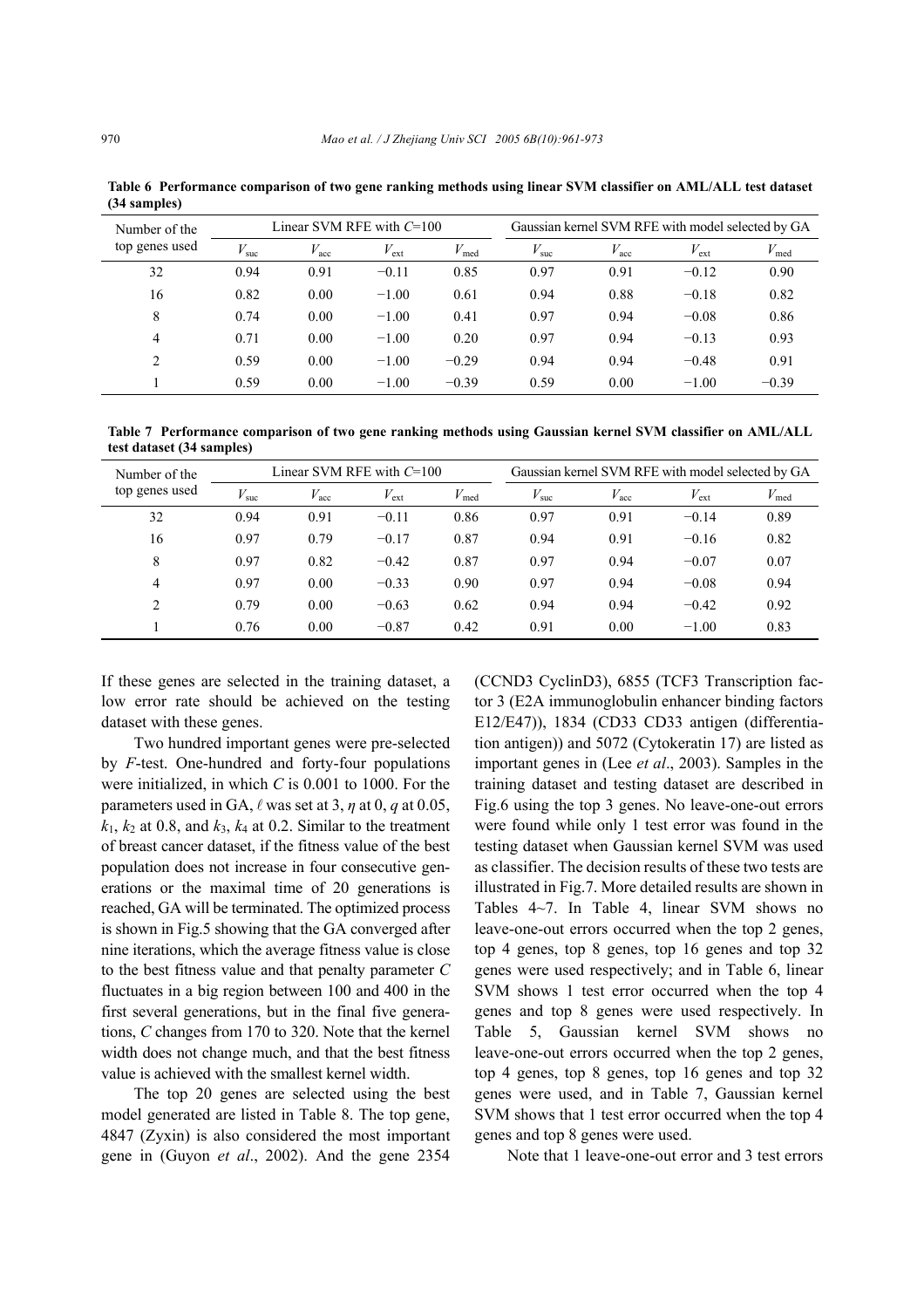

**Fig.5 Model optimization process for gene selection in AML/ALL dataset (a) Fitness value; (b) Penalty parameter; (c) Kernel width** 



**Fig.6 Description of samples by the top 3 genes (a) Samples in training dataset by top 3 genes; (b) Samples in test dataset by top 3 genes** 



**Fig.7 Decision results of samples in AML/ALL dataset (a) Soft decision value of training samples and (b) test samples; (c) Class label of training samples and (d) test samples**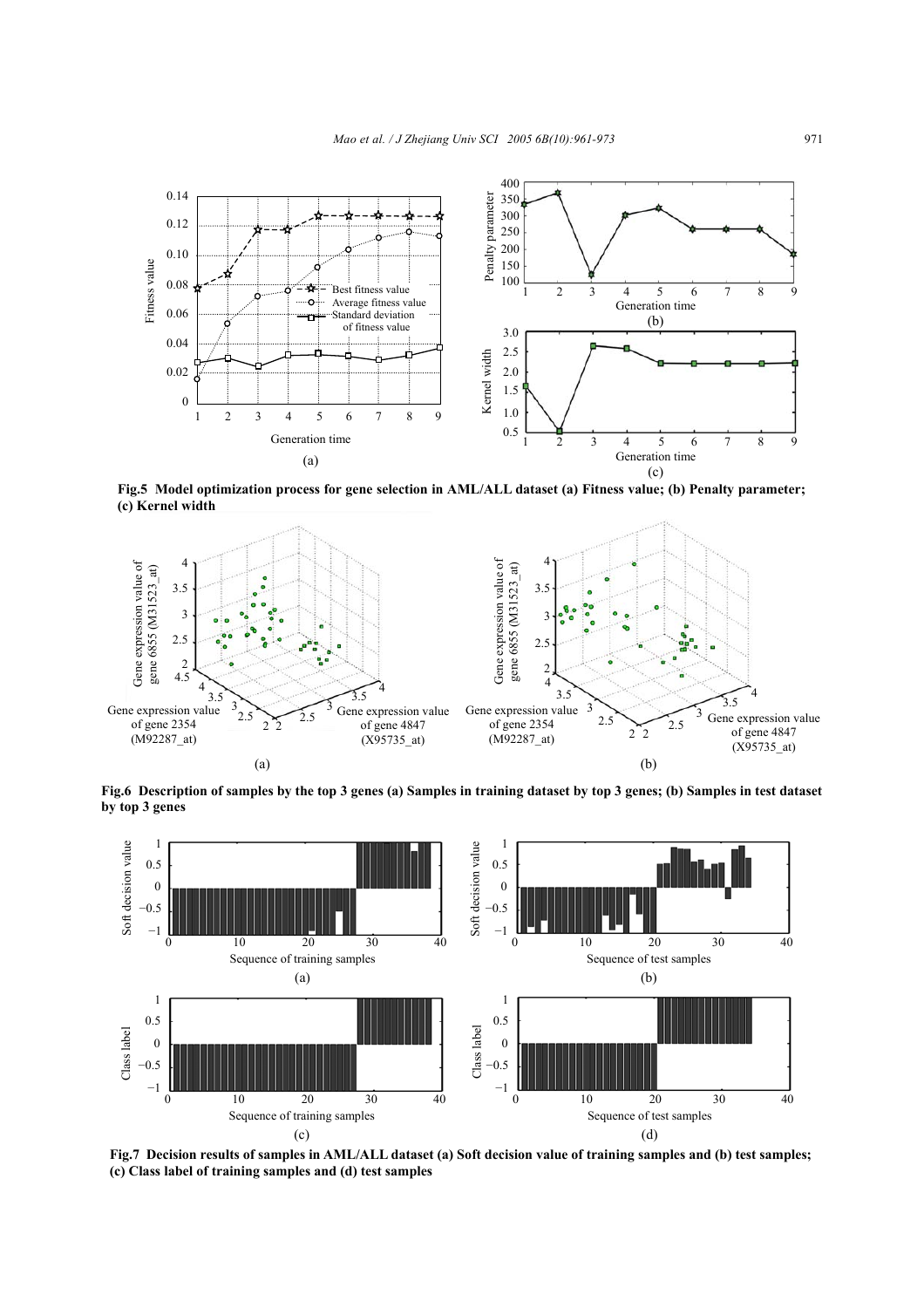| No.            | Index No. | Accession number | Gene description                                                                        |
|----------------|-----------|------------------|-----------------------------------------------------------------------------------------|
|                | 4847      | X95735 at        | Zyxin                                                                                   |
| 2              | 2354      | M92287 at        | CCND3 Cyclin D3                                                                         |
| 3              | 6855      | M31523 at        | TCF3 Transcription factor 3 (E2A immunoglobulin enhancer binding fac-<br>tors $E12/E47$ |
| $\overline{4}$ | 5039      | Y12670 at        | LEPR Leptin receptor                                                                    |
| 5              | 2015      | M54995 at        | PPBP Connective tissue activation peptide III                                           |
| 6              | 1834      | M23197 at        | CD33 CD33 antigen (differentiation antigen)                                             |
|                | 1926      | M31166 at        | "PTX3 Pentaxin-related gene, rapidly induced by IL-1 beta"                              |
| 8              | 5538      | D00097 s at      | "APCS Amyloid P component, serum"                                                       |
| 9              | 5358      | M85289 at        | HSPG2 Heparan sulfate proteoglycan                                                      |
| 10             | 5072      | $Z19574$ rnal at | Cytokeratin 17                                                                          |
| 11             | 5069      | Z18951 at        | "CAV Caveolin, caveolae protein, 22000"                                                 |
| 12             | 3139      | U38864 at        | Zinc-finger protein C2H2-150 mRNA                                                       |
| 13             | 1386      | $L20591$ at      | ANX3 Annexin III (lipocortin III)                                                       |
| 14             | 1023      | HG544-HT544 at   | Endothelial cell growth factor 1                                                        |
| 15             | 387       | D38128 at        | PTGIR Prostaglandin I2 (prostacyclin) receptor (IP)                                     |
| 16             | 312       | D26308 at        | NADPH-flavin reductase                                                                  |
| 17             | 3877      | U85767 at        | Myeloid progenitor inhibitory factor-1 MPIF-1 mRNA                                      |
| 18             | 6128      | U43185 s at      | STAT5A Signal transducer and activator of transcription 5A                              |
| 19             | 3320      | U50136 rna1 at   | Leukotriene C4 synthase (LTC4S) gene                                                    |
| 20             | 6218      | M27783 s at      | "ELA2 Elastatse 2, neutrophil"                                                          |

**Table 8 Top 20 genes ranked with optimized Gaussian kernel SVM RFE by GA on acute leukemia dataset** 

were found using top 4 genes ranked based on the whole dataset in (Guyon *et al*., 2002). In (Golub *et al*., 1999), 32 of 34 cases were correctly classified by using their top five genes.

#### **Discussion**

These algorithms were implemented with Matlab codes on an AMD 1800+ (1533 MHz) processor with 512 M memory (DDR 266 MHz). Using the RFE based on SVM with model selected by GA, the implementation yields a ranked list in about 5.5 h for the small round blue-cell tumors dataset (200 pre-selected genes and 22 samples) and 13.5 h for the acute leukemia dataset (200 pre-selected genes and 38 samples) in the experiments in this paper. Our experiments have revealed that *C* has less effect on the ranked list, and that the fitness value depends largely on  $\sigma^2$ , which could be partly reflected in Fig.5. When *C* is large enough (e.g. greater than 100), although it always fluctuates in a large area, the best fitness value nearly does not change. These phenomena occur frequently in our optimizing process. So, the selection of  $\sigma^2$  is a key problem to gene ranking with Gaussian kernel SVM. Although the computational complexity of using Gaussian kernel SVM is so high, its performance is very satisfactory.

Tables 2~7 show that good classification performance will be achieved by the top 16 or top 32 genes selected by linear SVM RFE; and that using fewer genes (almost 4~8 genes) selected by our method, similar or better results will be achieved. When these two gene selection methods combined with a Gaussian kernel SVM classifier, the classifier performance is better than them combined with linear kernel SVM classifier.

# **CONCLUSION**

In this work, we studied the problem of gene selection in Gaussian kernel sphere with SVM. A machine learning method is proposed, which is RFE based on Gaussian kernel SVM with a model selected by GA. This method is a better alternative to the currently used common practice of selecting the apparently best parameters of Gaussian kernel SVM RFE. Based on certain fast implementation techniques, this method achieved satisfying results on the two hereditary breast cancer and acute leukemia datasets. The experimental results indicate that the